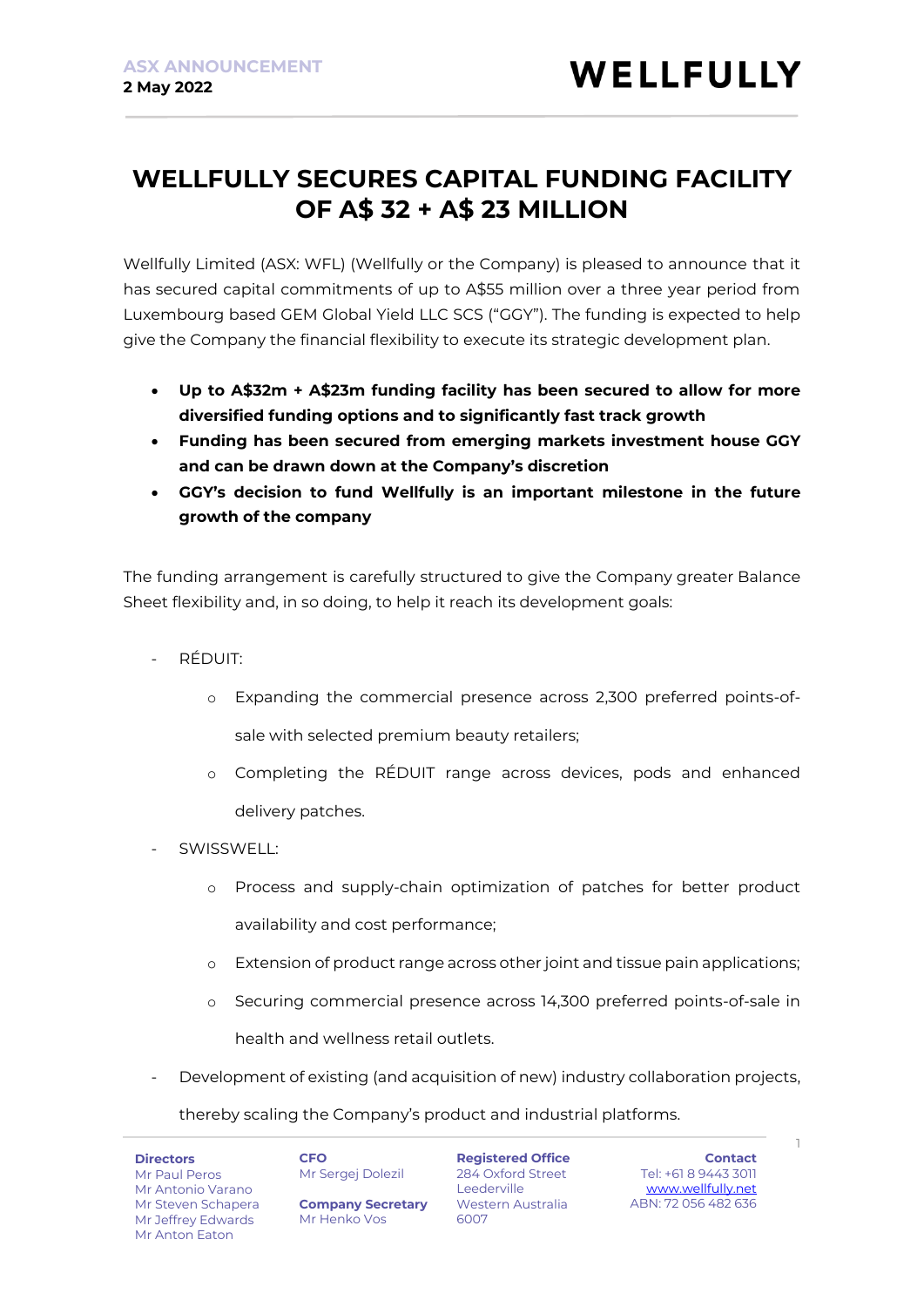The facility was secured from GEM Global Yield LLC, a \$3.4 billion Private Equity group that was founded in 1991, and manages a diverse set of investment vehicles focused on emerging markets worldwide.

Chairman and CEO of WELLFULLY, Paul Peros, said: "I am extremely proud to be announcing this facility. This funding is not only a validation of Wellfully's progress over the past few years, it is a signal of confidence in the company's future development, especially coming from an established partner like GEM. It is also an important step to bring operations and financial strategies into general alignment. The facility represents smart and efficient access to capital for both existing and future shareholders, and is structured to respond and adjust to the rapidly changing reality of the Company. In parallel to the growing recognition of REDUIT, SWISSWEL and Wellfully's technologies in the market, the GEM facility represents a cornerstone for the realisation of the development goals of the Company."

Subject to the terms of a Capital Commitment Agreement, the Company may choose to, on one or more occasions within the three year period, and subject to conditions precedent, draw down on the facility by giving GGY notice to subscribe for fully paid ordinary shares in the Company, to a maximum of 7 times the average daily volume of Wellfully shares traded on the ASX during the 15 prior trading days (subject to certain adjustments) and excluding the date of the draw down notice. Subsequent draw down notices can not be given until the current tranche has closed.

If the Company issues a draw down notice, the subscription price of the shares to be issued to GGY (or its nominees) will be 90% of the higher of:

- the volume weighted average price (VWAP) of Wellfully shares, as quoted by the ASX over the pricing period, being the 15 consecutive trading days after Wellfully has given the draw down notice to GGY (subject to certain adjustments); or
- a fixed floor price nominated by the Company in its draw down notice, which must not be higher than the closing trade price of a Wellfully share on the trading day immediately preceding the date of the draw down notice.

The Company has given warranties, representations and indemnities to GGY as are customary for agreements of this type.

The Company has agreed to pay a fee of A\$550,000 to GGY in connection with the Capital Commitment Agreement. The Company may choose to pay part or all of this fee

**Directors** Mr Paul Peros Mr Antonio Varano Mr Steven Schapera Mr Jeffrey Edwards Mr Anton Eaton

**CFO** Mr Sergej Dolezil

**Company Secretary** Mr Henko Vos

**Registered Office** 284 Oxford Street Leederville Western Australia 6007

**Contact** Tel: +61 8 9443 3011 [www.wellfully.net](http://www.wellfully.net/) ABN: 72 056 482 636

 $\mathcal{D}$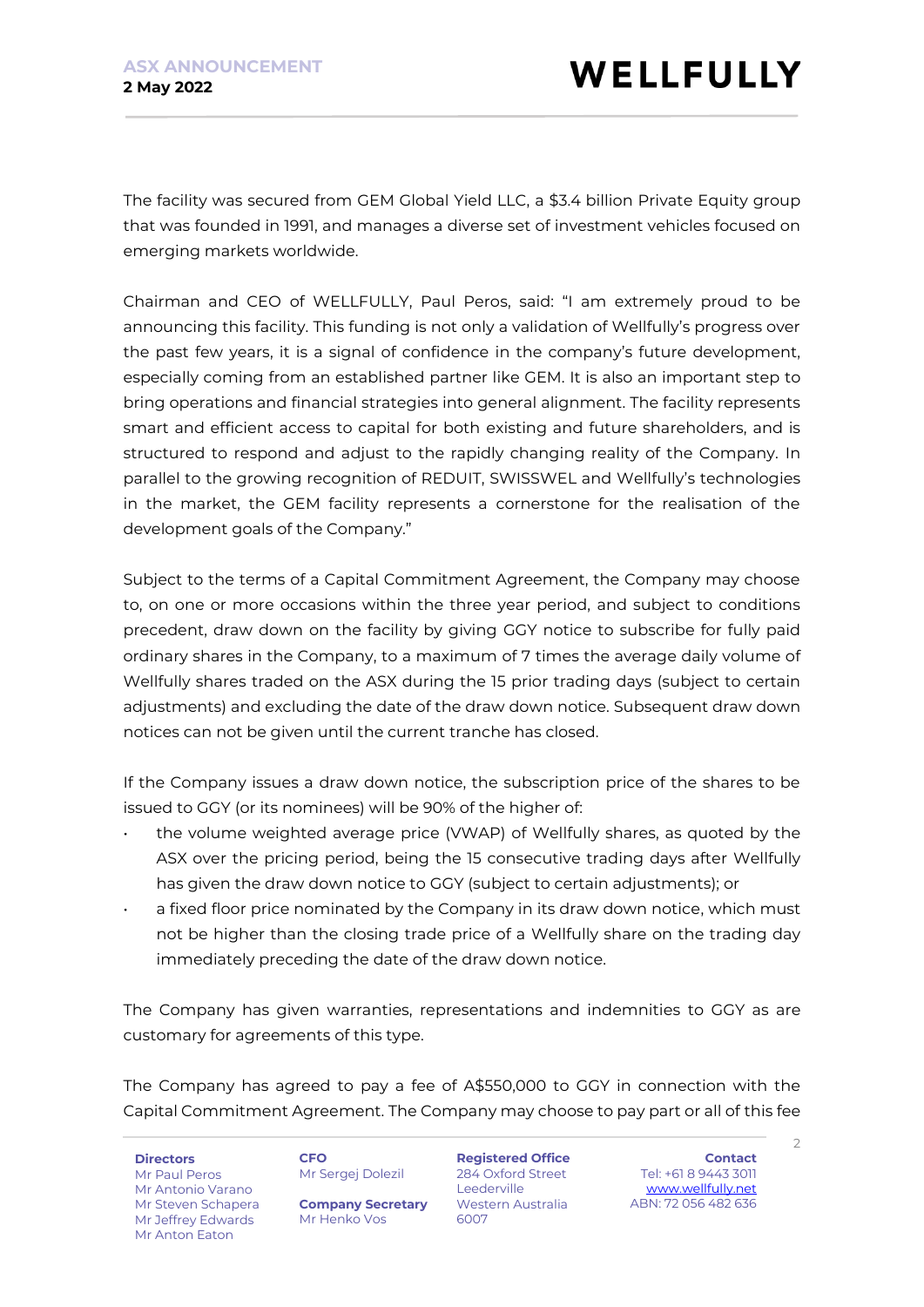in shares calculated at 95% of the volume weighted average price of Wellfully shares during the 15 consecutive trading days prior to payment. By way of example only, assuming an adjusted VWAP of \$0.077, this would equate to 7,142,857 shares. If this alternative is chosen, the Company expects that these shares will be issued utilising the Company's issue capacity under Listing Rule 7.1. In addition, the Company will issue to GGY or its nominee 19.3 million options, each exercisable by the option holder into one Wellfully share at an exercise price of \$0.15 within 5 years from grant date. The options will be issued utilising the Company's issue capacity under Listing Rule 7.1. If on 30 April 2023 the volume weighted average price of Wellfully shares for the 5 trading days immediately preceding 30 April 2023 (**Market Price**) is \$0.135 or less, then the exercise price will be adjusted to an amount equal to 105% of the Market Price. 11.23 million of those options will be issued immediately utilising Wellfully's ASX Listing Rule 7.1 placement capacity.

The conditions precedent to draw down include (inter alia) the following:

- the Wellfully shares remain listed on ASX and have not been suspended from trading during the 20 trading days prior to the date of the draw down notice;
- the Company not being in breach of the agreement;
- all authorisations necessary to be obtained by the Company having been obtained and evidence provided to GGY including, without limitation, any approvals required under the Listing Rules;
- the Company's obligation to issue shares has been secured by a share loan;
- there are no restrictions on the Company issuing a cleansing notice or cleansing prospectus in respect of the draw down;
- the Company has issued a promissory note in favour of GGY as effective security for payment of A\$550,000 of the fees;
- the Company has issued the requisite options as mentioned above;
- no material change in ownership of Wellfully has occurred or is reasonably expected to occur; and
- no material adverse effect has occurred or is reasonably expected to occur.

The Capital Commitment Agreement has a three year term and is not secured.

### **ABOUT GEM**

Global Emerging Markets ("GEM") is a \$3.4 billion, alternative investment group with offices in Paris, New York, and Bahamas and operations worldwide. GEM manages a

#### **Directors**

**CFO** Mr Sergej Dolezil

Mr Paul Peros Mr Antonio Varano Mr Steven Schapera Mr Jeffrey Edwards Mr Anton Eaton

**Company Secretary** Mr Henko Vos

**Registered Office** 284 Oxford Street Leederville Western Australia 6007

**Contact** Tel: +61 8 9443 3011 [www.wellfully.net](http://www.wellfully.net/) ABN: 72 056 482 636

 $\overline{\phantom{a}}$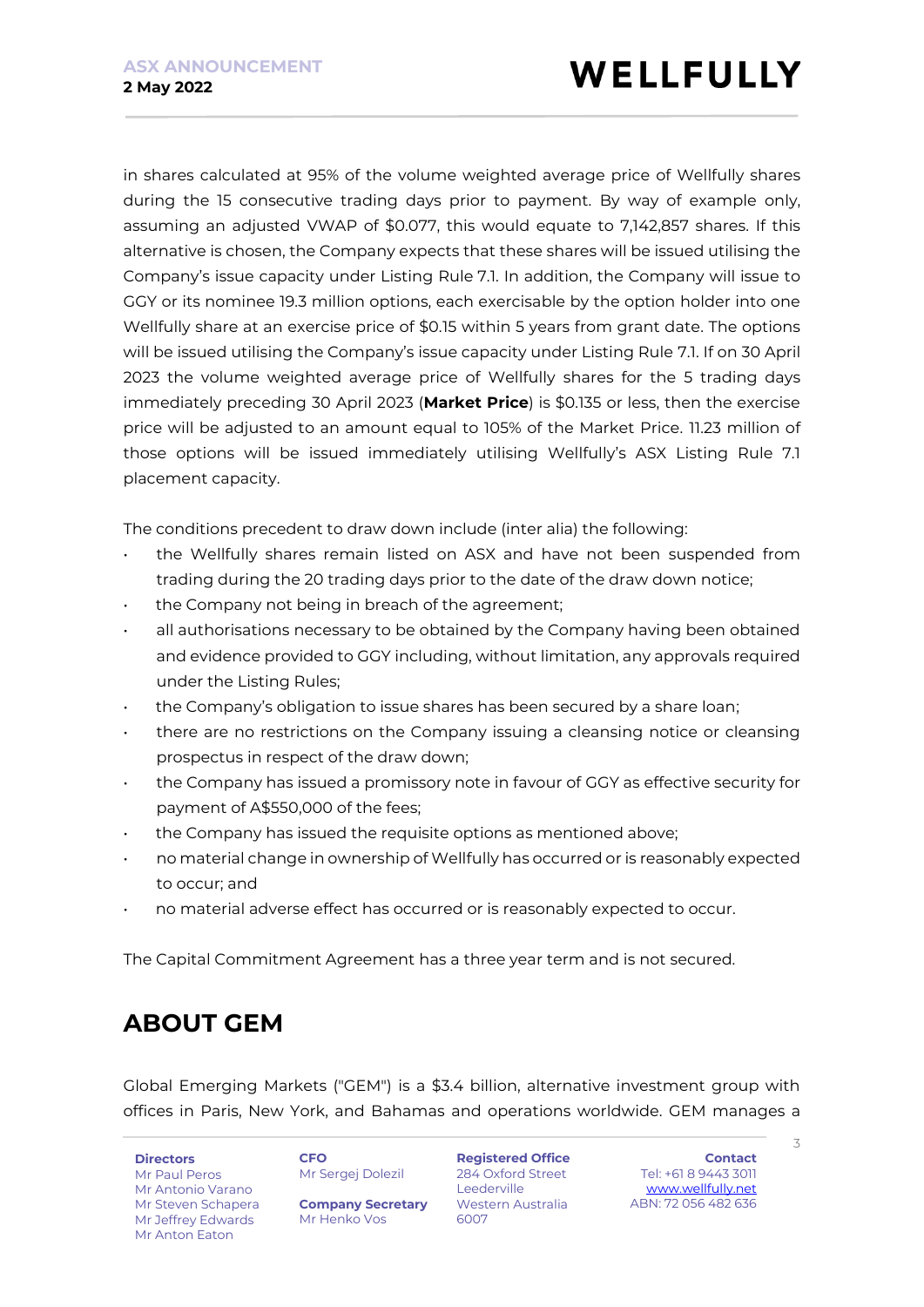diverse set of investment vehicles focused on emerging markets and has completed over 500 transactions in 72 countries. Each investment vehicle has a different degree of operational control, risk-adjusted return, and liquidity profile. The family of funds and investment vehicles provide GEM and its partners with exposure to: Small-Mid Cap Management Buyouts, Private Investments in Public Equities and select venture investments.

# **ABOUT WELLFULLY**

Wellfully is a fully integrated, science-based wellness company. In addition to our ownbrands, RÉDUIT and SWISSWELL, we also offer a portfolio of proprietary technologies and support partners by providing IP and expertise in magnetic array design, feasibility and efficacy, and claims testing, engineering and production.

# **ABOUT WELLFULLY'S TECHNOLOGIES**

Wellfully has developed a number of physical enhancement technologies based on the interactions between ingredient molecules and weak atomic forces, positioning the Company as a world leader in the science of magnetic fields as they relate to drug or active-ingredient delivery.

The first of Wellfully's magnetic technologies was the Magnetic Microarray. Complex 3-D magnetic fields, produced by low-cost microarray film, influence the movement and penetration through the skin of drugs, active ingredients and formulations at the molecular level. This was licensed and commercialised in 2014.

The second magnetic technology, the Programmable Array technology, employs powered electromagnetic fields that can be altered to suit individual consumer's skincare needs. This was licensed for skincare applications in 2020.

The third magnetic technology uses magnetic fields to alter the wettability of a surface, substantially enhancing contact between liquid and solids. Magneto-Wetting underpins the Company's current developments in haircare, skincare and surface hygiene, in conjunction with Wellfully's recently developed Ultrasonic Misting technology. International patents have been filed.

**Directors** Mr Paul Peros

Mr Jeffrey Edwards Mr Anton Eaton

**CFO** Mr Sergej Dolezil Mr Antonio Varano Mr Steven Schapera

**Company Secretary** Mr Henko Vos

**Registered Office** 284 Oxford Street Leederville Western Australia 6007

**Contact** Tel: +61 8 9443 3011 [www.wellfully.net](http://www.wellfully.net/) ABN: 72 056 482 636

 $\angle$